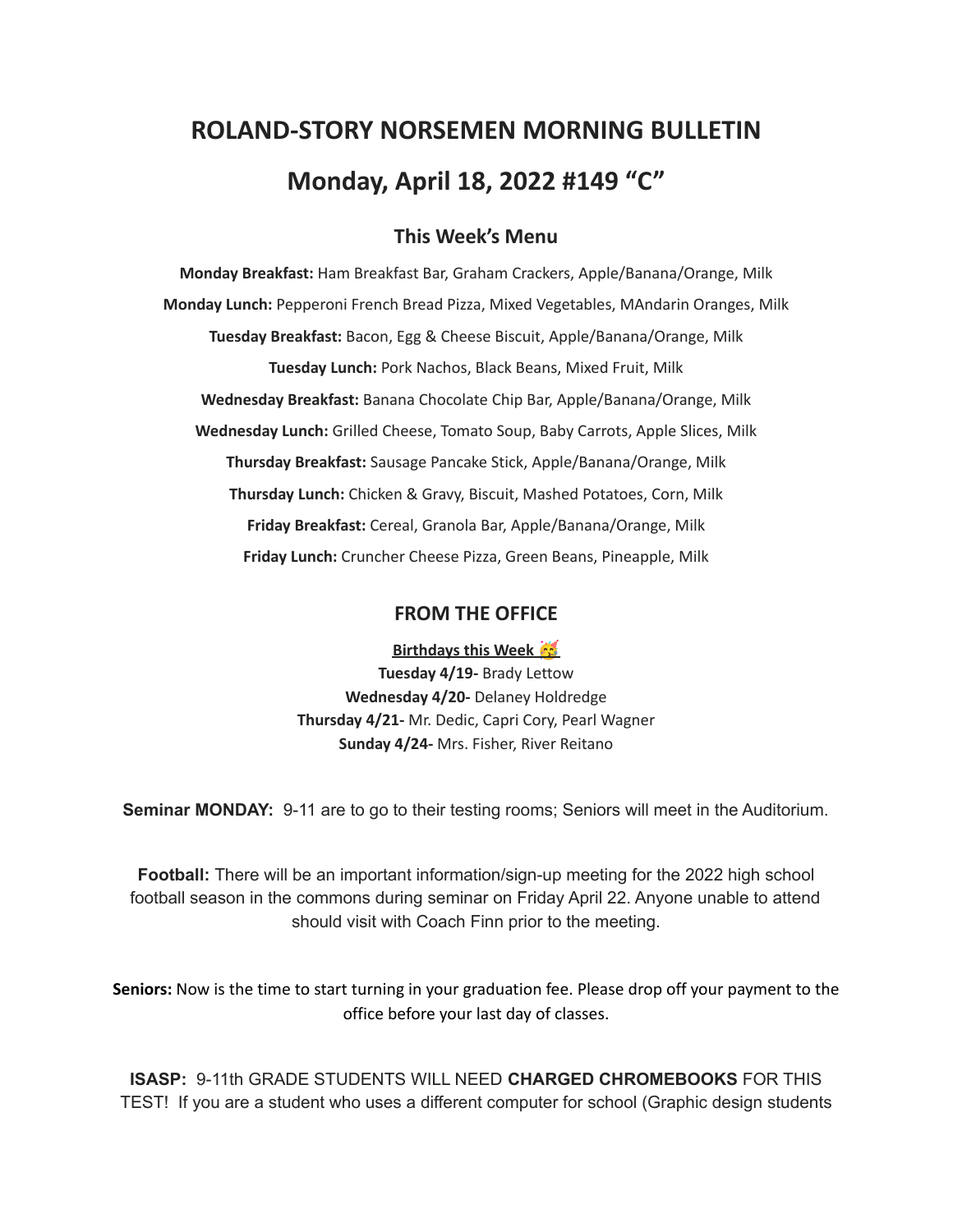or personal computers), you must bring in your school issued Chromebook for this week of testing. Click here to view the [schedule!](https://drive.google.com/file/d/1oJMZErS8FGQzmk-4RTplJ4I81WmFAJp9/view?usp=sharing)

**Volunteer Hours Opportunity:** Roland Youth Softball is looking for volunteers to work their concession stands during games. This is a great opportunity to get silver cord hours. [Click](https://www.signupgenius.com/go/70a094facac2aa0f85-roland1) here to view the schedule and sign up!

**Juniors/Seniors:** \$40 off tux rental coupons are available in the office from Milroy's.

**Juniors/Seniors:** Please complete the Google Form you received from Mrs. Schmitz about prom/after prom by 4/13.

**ISASP testing is right around the corner.** High school and elementary will be testing the week of April 18th. Middle school will be testing the week of April 25th. Information about test security and procedures can be found in the **District [Assessment](https://rolandstory.school/media/Michelle%20Soderstrum/RSCSD_District_Assessment_Poli%20-%20Copy%203.pdf) Policy and Procedures Handbook** located on the district website.

In addition, due to ISASP testing, we are going to give students a little more time to sleep in and be more rested for the week. We will not hold ANY activities in the mornings from 4.18-4.22. Early morning activities may resume on Monday, April 25th.

We will still have EBPE since it is a class. Please try to eat breakfast and get a good night's sleep on test days and give your best effort!



**[COUNSELOR FOLDER](https://docs.google.com/document/d/1vmwczNPbDzXe9vFaG5LJMQ7NYDv-i4oQJHybqA65TUc/edit?usp=sharing) (9-12)-Click here**



*Future Seminar Career Presentations*

**Tuesday, April 26 \*Fire Science** Click here for [information](https://www.dmacc.edu/programs/fire/Pages/welcome.aspx)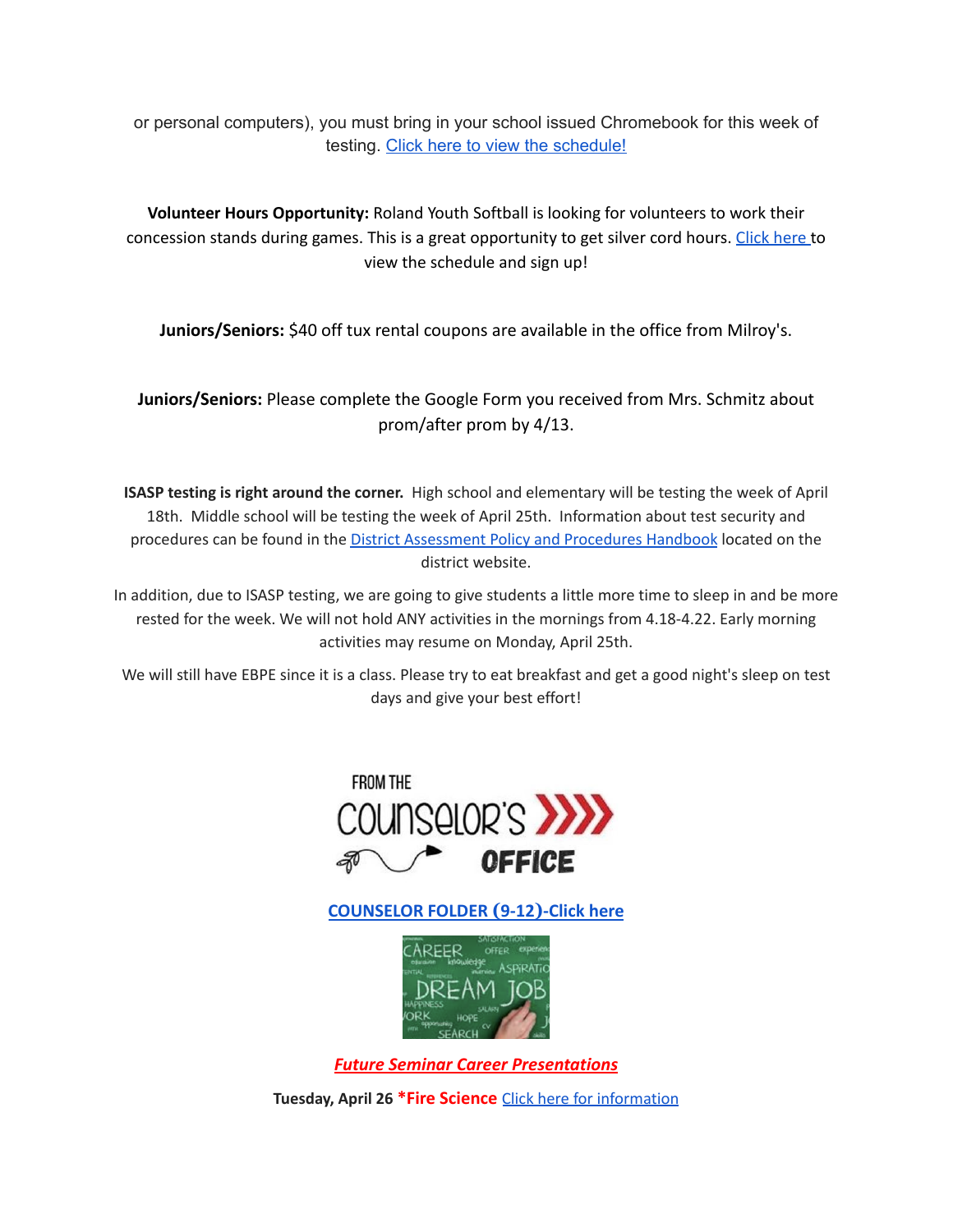#### **Thursday, April 28 \*Story City Manufacturing and Tours**

(All juniors. This is a day event)

**Tuesday, May 3 Presenter: \*Architecture/Construction** Eric Vermeer. He has over <sup>15</sup> years of experience working

in architecture and engineering. Eric is the go-to person at 10 Fold for master planning, construction cost estimating, structural engineering, structural and architectural forensics, project management, and architectural design.

Wednesday, May 4 \***Video Production** Click here for more [information](https://www.dmacc.edu/programs/video/Pages/welcome.aspx)

#### **Tuesday, May 10 \*Medical Fields -Mary Greeley Presenters**

\*Students, via My Academic Plan Career Clusters you will be requested to come to these presentations.

If ANYONE wants to attend these sessions please sign up in the Counselor's office at least one day prior

to the presentation!

*RS students, take time for your mental health* by registering for this "Teens Training Teens-Psychological First Aid (PFA)" This 3-hour online course will teach students how to manage their distress and cope with post-disaster stress and adversity. (See [attached](https://drive.google.com/file/d/18ZxsDgb9mTVccDP5AD1ejwqoEi1MNUwE/view?usp=sharing) flyer.)



#### **Local Scholarship**

[Jim & Marilyn Hanson \(RS Foundation\) Scholarship](https://docs.google.com/document/d/1ZTlh8dBWKYLTE2ZXAX8cFE_071yzMHCiRBXRqeR_Sv8/edit?usp=sharing)- \$1,000/4yr due 4/22 @12:00pm- pursuing a major in forestry, math related field, and/or education.

**RS Silver Cord [Scholarship](https://docs.google.com/document/d/12og0k5MTIc1OeFEzEig2sJZbI5ykSKtMlEJRu1iKhdA/edit?usp=sharing)** Make a copy, fill, print and turn into Counselor's office \$500 due 5/4 @12:00pm

**RSEA [\(Roland-Story](https://docs.google.com/document/d/1YwFGXKN4fBAFzL5lRATvKspYv1CbagujvEZKrQq0Kcg/edit?usp=sharing) Education Association) Scholarship** Make a copy, fill, print and turn into Counselor's office \$300 due 4/28 @12:00pm

### **ATHLETIC ACTIVITIES FOR THE WEEK**

#### **Monday 4/18**

Varsity Girls Golf Tournament @ Terrace Hills Altoona 1:00pm

*Varsity Boys Track Meet @ Hampton-Dumont High School 4:30pm***—CANCELED**

Varsity Girls Track Invitational @ Bondurant-Farrar High School 4:30pm